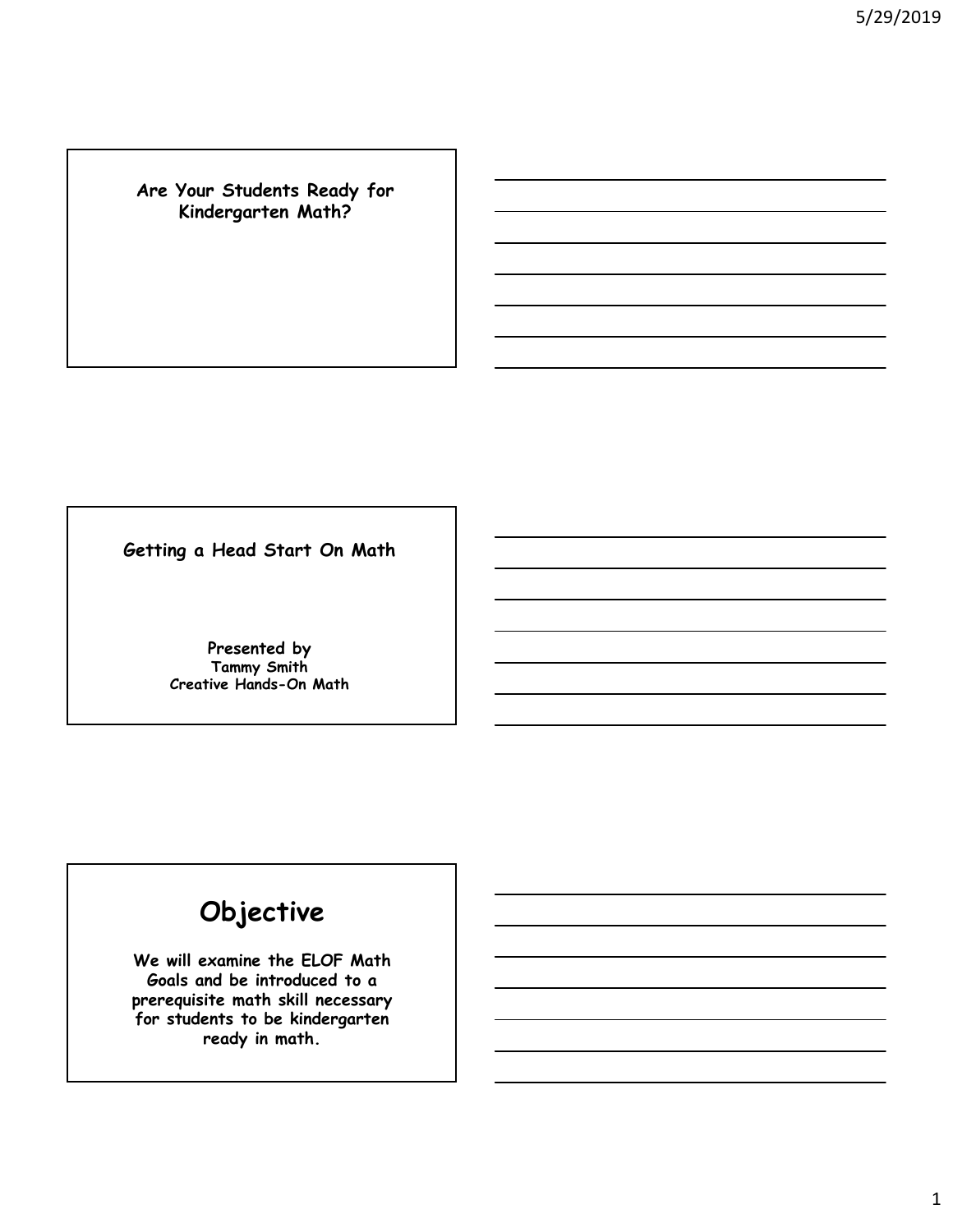"Time needs to be set aside for <u>intentional instruction that</u><br>h<u>as structure</u>, clear math learning goals that is <u>sensitive to</u><br>the students' current understanding. Purposeful math<br>instruction can be done in a way that is

**http://prek-math-te.stanford.edu/system/files/media/document/2017/Math%20Matters%20Excerpt\_1.pdf**

### **Clear Math Learning Goals**



| Recognizes and duplicates simple<br>repeating patterns using objects, |                                                                                                                           |                |                                           | Gool P-Math 7. Child understands simple potterns. |                                                                                 |              |                         |                                                                                       |
|-----------------------------------------------------------------------|---------------------------------------------------------------------------------------------------------------------------|----------------|-------------------------------------------|---------------------------------------------------|---------------------------------------------------------------------------------|--------------|-------------------------|---------------------------------------------------------------------------------------|
| numbers, sounds, and movements.                                       |                                                                                                                           | Aug. Sept. Oct | Navy                                      | Dec. Jan. Feb                                     |                                                                                 | <b>March</b> | Apr. May, June          |                                                                                       |
| Information Collectings McMasher                                      |                                                                                                                           |                |                                           |                                                   |                                                                                 |              | $\overline{\mathbf{M}}$ |                                                                                       |
|                                                                       |                                                                                                                           |                |                                           |                                                   |                                                                                 |              |                         |                                                                                       |
|                                                                       |                                                                                                                           |                |                                           |                                                   |                                                                                 |              |                         |                                                                                       |
|                                                                       | the Turger. The student correctly identifies<br>the repeating part of the pattern and duploutes<br>the teacher's pottern. | <b>Date</b>    | the pattern and duplicating the teacher's |                                                   | The student makes one or two<br>mistakes when identifying the repeating spot of |              |                         | distring drawing. The choicer is unship to<br>repost or duplicate is simple partners. |

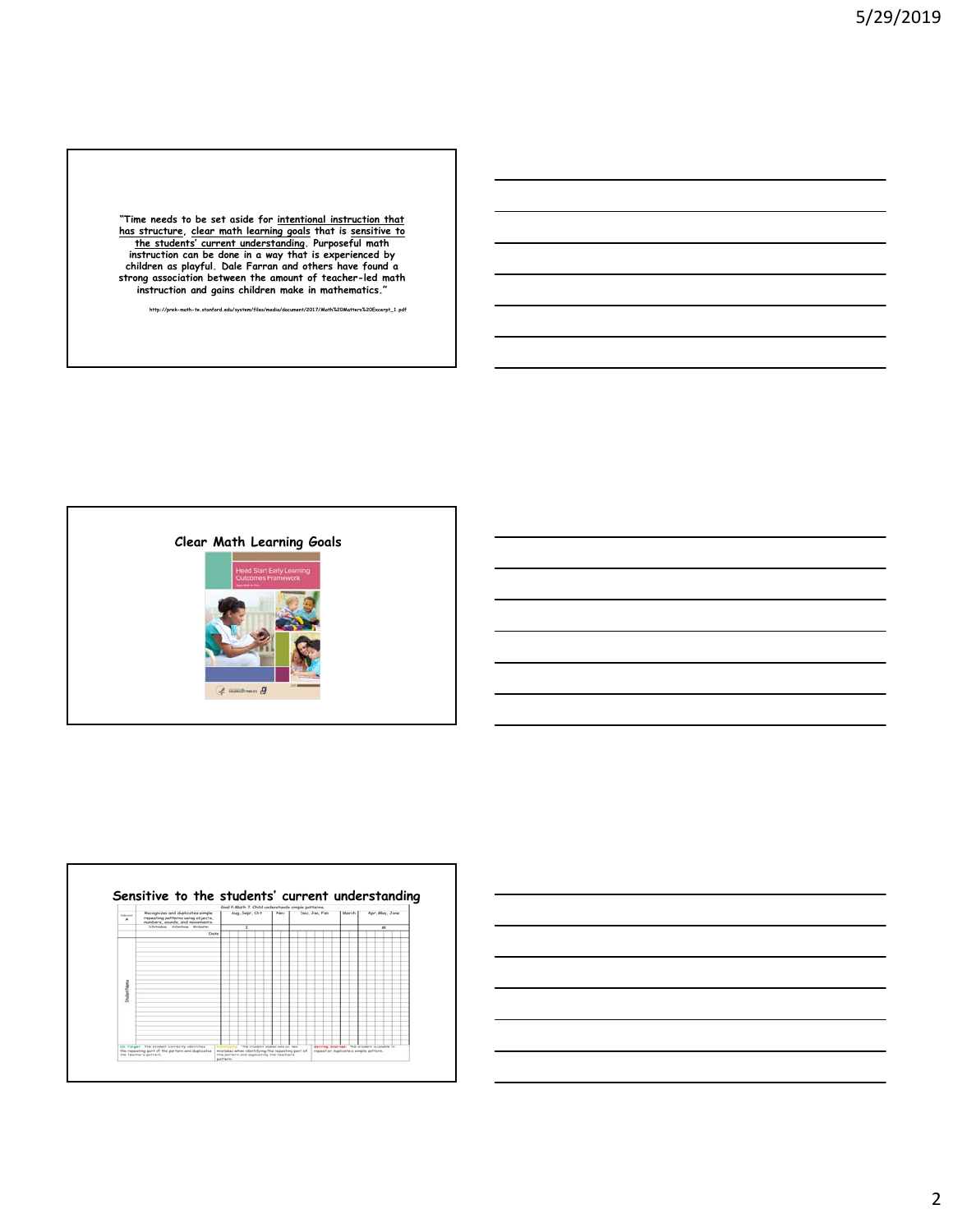

#### **Counting and Cardinality**

- **Math 1.** Child knows number names and the count sequence. **Math 2.** Child recognizes the number of objects in a small
- set.<br>3. Child understands the relationship between numbers<br>3. Child compares numbers.<br>**Math 4.** Child compares numbers.<br>**Math 5.** Child associates a quantity with written numerals up<br>to 5 and begins to write numbers.

#### **Measurement**

**Math 8.** Child measures objects by their various attributes using standard and non-standard measurement. Uses differences in attributes to make comparisons.

### **Operations and Algebraic Thinking** Math 6. Child understands addition as<br>adding to and understands subtraction<br>**Math 7.** Child understands simple<br>patterns.

**Geometry and Spatial Sense<br><b>Math 9.** Child identifies, describes,<br>compares, and composes shapes.<br>**Math 10.** Child explores the<br>positions of objects in space.

**Planning and Teaching a Math Center**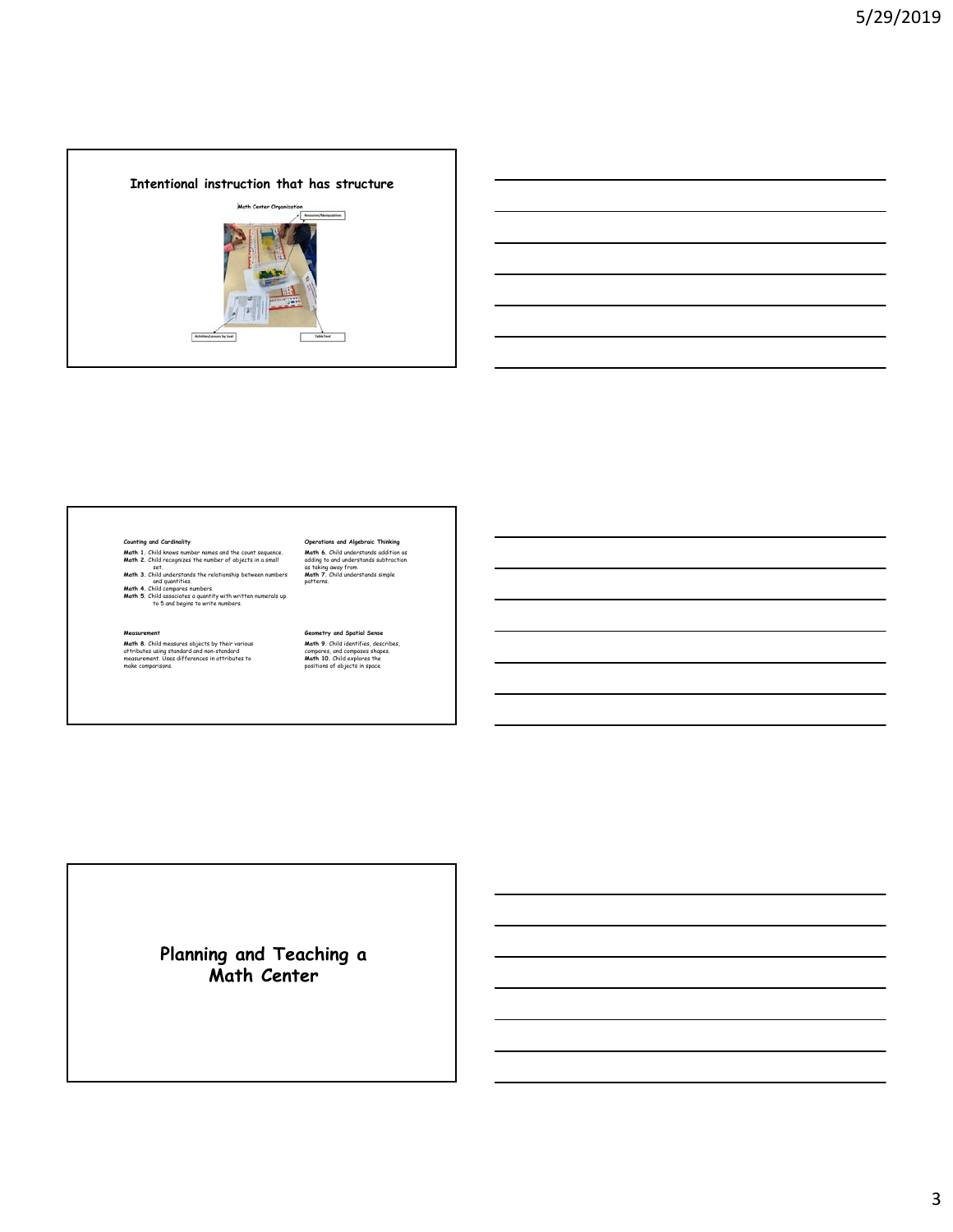



## **Operations and Algebraic Thinking**

**Math 7.** Child understands simple patterns.

| Head Start Early Learning Outcomes Framework<br>Preschool Domain: Mathematics Development<br>Construium<br>Sub-Domain: Operations and Algebraic Thinking |                                                                                                                                                                       |                                                                                                                                                                                               |                            |                                                                                                                                                                                                                                                                                                                                                                                                                                                                                                                                                                                                                                            |                                                                                                                                                                                                                                                                                                                                                                                                                                                                                                                                                                                                                                                                                                                      |  |  |  |  |  |
|----------------------------------------------------------------------------------------------------------------------------------------------------------|-----------------------------------------------------------------------------------------------------------------------------------------------------------------------|-----------------------------------------------------------------------------------------------------------------------------------------------------------------------------------------------|----------------------------|--------------------------------------------------------------------------------------------------------------------------------------------------------------------------------------------------------------------------------------------------------------------------------------------------------------------------------------------------------------------------------------------------------------------------------------------------------------------------------------------------------------------------------------------------------------------------------------------------------------------------------------------|----------------------------------------------------------------------------------------------------------------------------------------------------------------------------------------------------------------------------------------------------------------------------------------------------------------------------------------------------------------------------------------------------------------------------------------------------------------------------------------------------------------------------------------------------------------------------------------------------------------------------------------------------------------------------------------------------------------------|--|--|--|--|--|
| Goal                                                                                                                                                     | Developmental<br>Progression 48-60<br>months                                                                                                                          | <b>Learning Target</b>                                                                                                                                                                        |                            | <b>Beginning of Year</b>                                                                                                                                                                                                                                                                                                                                                                                                                                                                                                                                                                                                                   | Examples<br><b>Find of Year</b>                                                                                                                                                                                                                                                                                                                                                                                                                                                                                                                                                                                                                                                                                      |  |  |  |  |  |
| Math 7. Child<br>understands simple<br>patterns.                                                                                                         | Creates, identifies,<br>extends, and<br>duplicates simple<br>repeating patterns in<br>different forms, such<br>as with objects.<br>numbers, sounds.<br>and movements. | Recognizes and<br>А.<br>duolicates simple<br>repeating patterns<br>using objects.<br>numbers, sounds.<br>and movements.<br>в.<br><b>Creates and extends</b><br>a simple repeating<br>pattern. | ٠<br>٠<br>٠<br>٠<br>٠<br>٠ | Recognizes a simple repeating<br>pattern made with interlocking<br>cubes, such as vellow, green.<br>yellow, green.<br>Sings, moves, or claps through<br>part of a pattern song (e.g., the<br>teacher begins a "clap-pat-clap-<br>pat" pattern, and the child<br>repeats with guidance.)<br>Anticipates a repeating pattern<br>in a storybook, with support.<br>Puts together connecting blocks<br>in alternating colors to form a<br>repeating pattern, with<br>guidance.<br>Demonstrates a pattern of claps.<br>sizes, or movements, with<br>guidance.<br>Lines up pretzel sticks and<br>cheese slices to make patterns at<br>snark time. | Fills in an item missing from a<br>٠<br>pattern (e.g., apple, pear, apple,<br>pear), with guidance.<br>٠<br>Copies simple repeating<br>patterns, using the same kind of<br>objects as the original patterns.<br>٠<br>Attempts to sing, sign, move, or<br>clap through a pattern song.<br>trying to maintain the pattern.<br>Adds a red head and then a hive<br>٠<br>head in a red.hlue.red.hlue<br>pattern to complete a bead<br>nerklare<br>Alternates short and tall hinriss<br>٠<br>to make a fence around a farm.<br>Makes up a clapping or action<br>۰<br>pattern, "clap, clap, hop, hop" in<br>rhythm to a song.<br>Hope different materials such as<br>٠<br>buttons, beads, or sequins to<br>create patterns. |  |  |  |  |  |

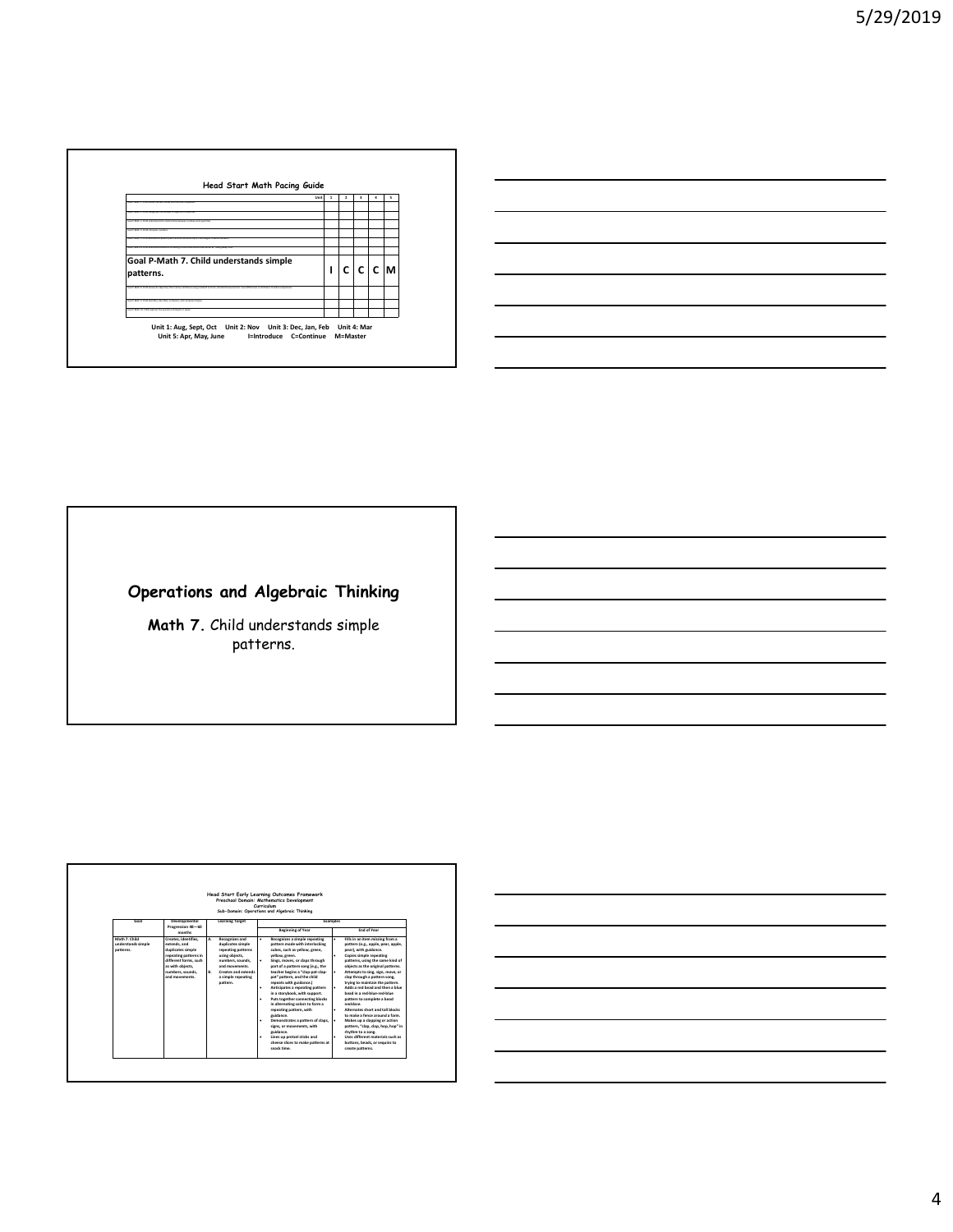|                              |                                                                                                                           |                       | Goal P-Math 7. Child understands simple patterns.                                            |               |                              |  |                           |                                                                                   |  |  |    |  |
|------------------------------|---------------------------------------------------------------------------------------------------------------------------|-----------------------|----------------------------------------------------------------------------------------------|---------------|------------------------------|--|---------------------------|-----------------------------------------------------------------------------------|--|--|----|--|
| <b>Industry</b><br>$\lambda$ | Recognizes and duplicates simple<br>repeating patterns using objects.<br>numbers, sounds, and movements.                  | Aug. Sept. Oct<br>Nov |                                                                                              | Dec, Jan, Feb |                              |  | March<br>Apr., May, June. |                                                                                   |  |  |    |  |
|                              | Inference Collections McMaster                                                                                            |                       |                                                                                              | r             |                              |  |                           |                                                                                   |  |  | M. |  |
|                              | Dete                                                                                                                      |                       |                                                                                              |               |                              |  |                           |                                                                                   |  |  |    |  |
| Student                      |                                                                                                                           |                       |                                                                                              |               |                              |  |                           |                                                                                   |  |  |    |  |
|                              | On Target: The student correctly identifies<br>the repeating port of the pattern and diplicates<br>the teacher's pettern. | pattern.              | mistakes when identifying the repeating part of<br>the pattern and duplicating the teacher's |               | The student makes one or two |  |                           | Getting Started The student is unable to<br>repeat or diplicate a simple pottern. |  |  |    |  |

| Indicator<br>a  | Creates and extends a simple<br>repeating pattern.                                 |                                                                                                                          |  | Aug. Sept, Oct |  | Nov                                                                                      |  | Dec, Jon, Feb | March |  | Apr., May, June |  |
|-----------------|------------------------------------------------------------------------------------|--------------------------------------------------------------------------------------------------------------------------|--|----------------|--|------------------------------------------------------------------------------------------|--|---------------|-------|--|-----------------|--|
|                 | <b>Schneduce Collection McMaster</b>                                               |                                                                                                                          |  | r              |  |                                                                                          |  |               |       |  | AA.             |  |
|                 |                                                                                    | Date                                                                                                                     |  |                |  |                                                                                          |  |               |       |  |                 |  |
| Student<br>Nome |                                                                                    |                                                                                                                          |  |                |  |                                                                                          |  |               |       |  |                 |  |
|                 | On Target The student correctly extends the<br>pattern by at least one repetition. | The student makes one or two<br>mistokes when extending the pettern and cannot<br>repeat the entire pattern.<br>pettern. |  |                |  | Getting Started The student is unable to<br>extend the pattern and may not recognize the |  |               |       |  |                 |  |

|                                                   |                                                                            |                               | Aug, Sep,<br>Oct                   | Nov                  | Dec. Jan.<br>Feb.    | Mar                  | Apr. May.<br><b>bona</b> |  |  |
|---------------------------------------------------|----------------------------------------------------------------------------|-------------------------------|------------------------------------|----------------------|----------------------|----------------------|--------------------------|--|--|
| <b>Goal and Indicator</b>                         | <b>Teacher Does/Says</b>                                                   | Record                        |                                    |                      |                      |                      |                          |  |  |
|                                                   |                                                                            |                               | Circle one + - mastery - - not yet |                      |                      |                      |                          |  |  |
| Goal P-Math 7. Child understands simple patterns. |                                                                            |                               |                                    |                      |                      |                      |                          |  |  |
| Indicator A: Recognizes and                       | Show a pattern of 3 objects with one                                       | Circle + if student correctly |                                    |                      |                      |                      |                          |  |  |
| duplicates simple repeating                       | repetition. Ask the student to                                             | duplicates the pattern.       |                                    |                      |                      |                      |                          |  |  |
| patterns using objects,<br>numbers, sounds, and   | duplicate the pattern in front of them.<br>Ask the student to tell you the |                               |                                    |                      |                      |                      |                          |  |  |
| movements.                                        | pattern.                                                                   |                               |                                    |                      |                      |                      |                          |  |  |
|                                                   |                                                                            | Mastery+ duplicates the       |                                    |                      |                      |                      |                          |  |  |
|                                                   |                                                                            | pattern correctly.            |                                    |                      |                      |                      |                          |  |  |
|                                                   |                                                                            |                               |                                    |                      |                      |                      |                          |  |  |
| Indicator B: Creates and                          | Give the student two sets of three                                         | Circle + if student correctly | $\ddot{\phantom{1}}$               | $\ddot{\phantom{1}}$ | $+ -$                | $\ddot{\phantom{1}}$ | $\ddot{\phantom{1}}$     |  |  |
| extends a simple repeating                        | different objects. Ask the student to                                      | creates (C) and extends (E)   |                                    |                      |                      |                      |                          |  |  |
| pattern.                                          | create a pattern.                                                          | the pattern.                  |                                    |                      |                      |                      |                          |  |  |
|                                                   | Provide the student with additional                                        |                               |                                    |                      |                      |                      |                          |  |  |
|                                                   | objects, include the three used in                                         | Mastery+ responds correctly   | c.                                 | c.                   | c                    | c                    | c                        |  |  |
|                                                   | addition to some more Ask the<br>student to extend the pattern they        | to both parts.                | $\ddot{\phantom{1}}$               | $\ddot{\phantom{1}}$ | $\ddot{\phantom{1}}$ | $\ddot{\phantom{1}}$ | $\ddot{\phantom{1}}$     |  |  |
|                                                   | created.                                                                   |                               |                                    |                      |                      |                      |                          |  |  |
|                                                   |                                                                            |                               |                                    |                      |                      |                      |                          |  |  |
|                                                   |                                                                            |                               |                                    | £                    | Ε                    | ε                    | ε                        |  |  |
|                                                   |                                                                            |                               | $\ddot{\phantom{1}}$               | $\ddot{\phantom{a}}$ | $\ddotsc$            | $\ddot{\phantom{1}}$ | $\ddot{\phantom{1}}$     |  |  |
|                                                   |                                                                            |                               |                                    |                      |                      |                      |                          |  |  |
|                                                   |                                                                            |                               |                                    |                      |                      |                      |                          |  |  |
|                                                   |                                                                            |                               |                                    |                      |                      |                      |                          |  |  |



<u> 1989 - Johann Barn, mars ann an t-Amhain an t-Amhain an t-Amhain an t-Amhain an t-Amhain an t-Amhain an t-Amh</u>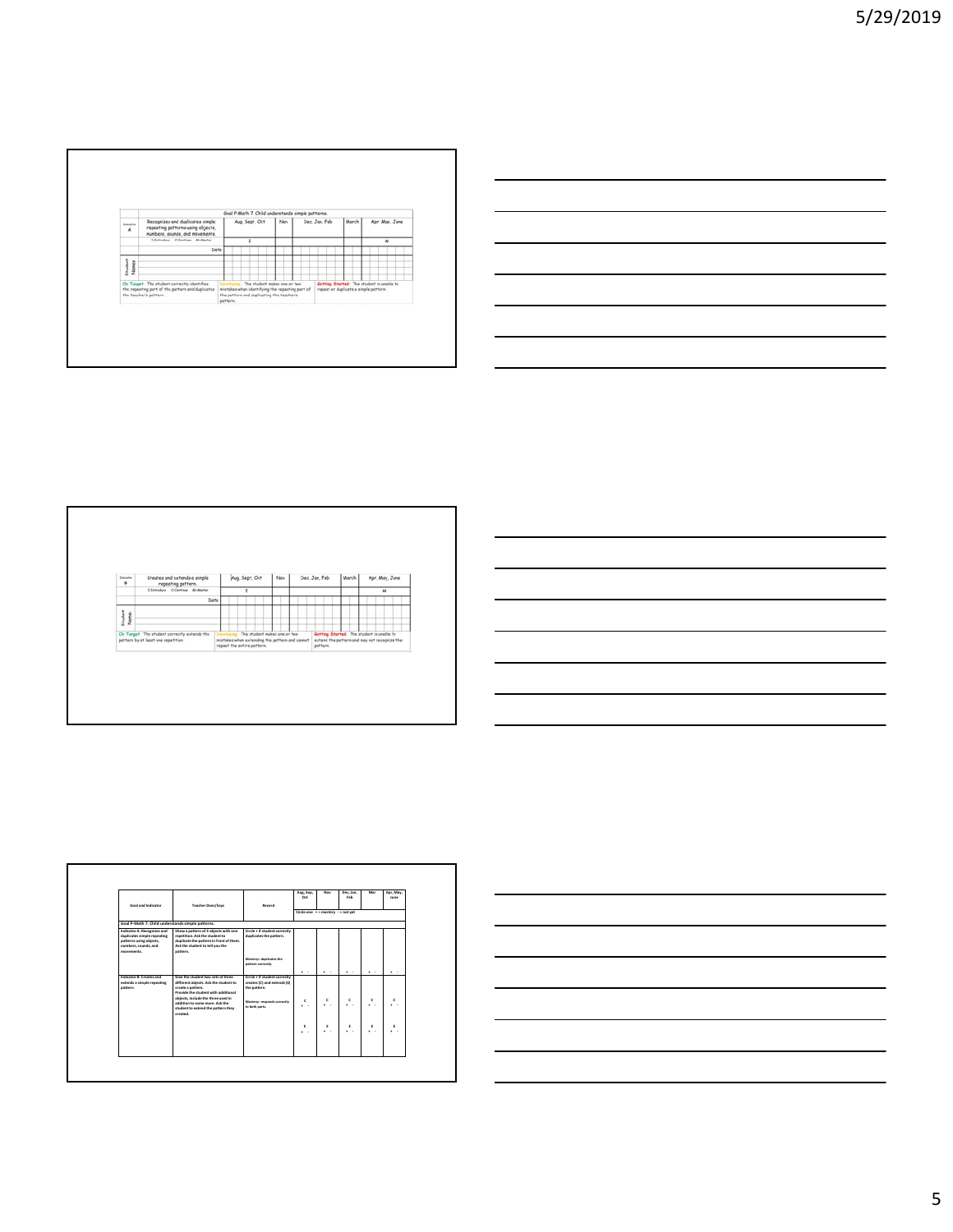| <b>Linking Cubes</b>                                                                                                                                                                                                                                             | Nuts about Patterning                                                                                                                                                                                                                                                                                                   |
|------------------------------------------------------------------------------------------------------------------------------------------------------------------------------------------------------------------------------------------------------------------|-------------------------------------------------------------------------------------------------------------------------------------------------------------------------------------------------------------------------------------------------------------------------------------------------------------------------|
| In a small group, use objects listed above, at a table to create a short pattern.<br>Ask individual students to name the pattern. Ask individual students to name<br>the next object in the pattern. Continue with other patterns, by color, shape,<br>cizo etc. | In a small group, use nuts and bolts at a table to create a short pattern. Ask<br>individual students to name the pattern. Ask individual students to name the<br>next object in the pattern. Continue with other patterns by color.<br>In a small group, use nuts and bolts at a table to have students create a short |
| In a small group, use objects listed above, at a table to have students create a<br>short pattern. Ask students to name the pattern they created.                                                                                                                | pattern. Ask students to name the pattern they created.                                                                                                                                                                                                                                                                 |
|                                                                                                                                                                                                                                                                  |                                                                                                                                                                                                                                                                                                                         |
| Pattern Blocks                                                                                                                                                                                                                                                   | <b>String Beads</b>                                                                                                                                                                                                                                                                                                     |
| In a small group, use pattern blocks at a table to create a short pattern. Ask<br>individual students to name the pattern. Ask individual students to name the<br>next object in the pattern. Continue with other patterns, by color, shape, size<br>etc.        | In a small group, use objects listed above, at a table to create a short pattern.<br>Ask individual students to name the pattern, Ask individual students to name<br>the next object in the pattern. Continue with other patterns, by color, shape.<br>size etc.                                                        |
| In a small group, use pattern blocks at a table to have students create a short<br>pattern. Ask students to name the pattern they created.                                                                                                                       | In a small group, use objects listed above, at a table to have students create a<br>short pattern. Ask students to name the pattern they created.                                                                                                                                                                       |
|                                                                                                                                                                                                                                                                  |                                                                                                                                                                                                                                                                                                                         |





Indicators—9y 60 months 1) fills in missing elements of simple patterns, 2) duplicates simple<br>patterns in a different location than demonstrated , such as making the same alternating color<br>patterns in a different location